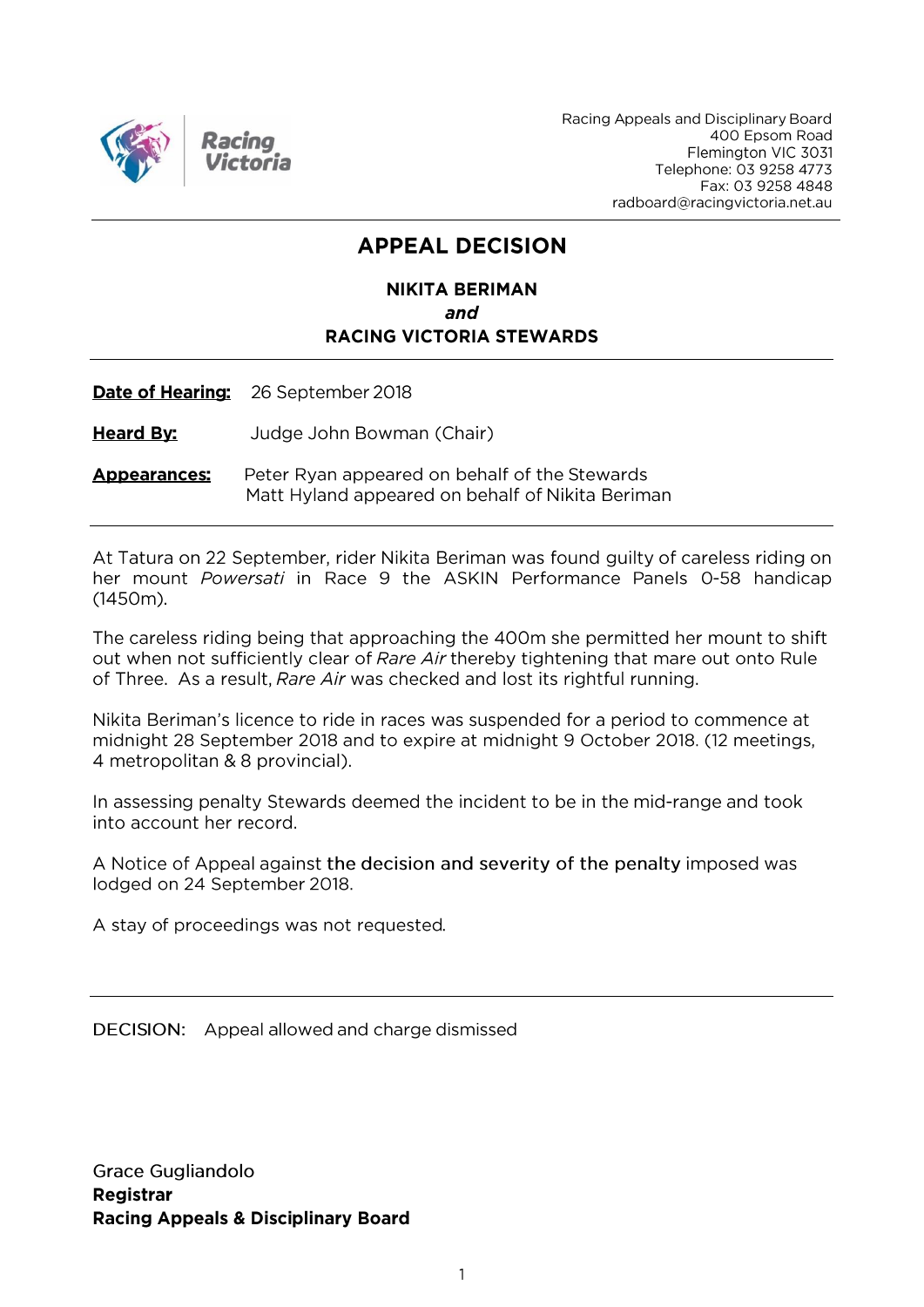# **TRANSCRIPT OF PROCEEDINGS**

## **RACING APPEALS AND DISCIPLINARY BOARD**

\_\_\_\_\_\_\_\_\_\_\_\_\_\_\_\_\_\_\_\_\_\_\_\_\_\_\_\_\_\_\_\_\_\_\_\_\_\_\_\_\_\_\_\_\_\_\_\_\_\_\_\_\_\_\_\_\_\_\_\_\_\_\_

#### **HIS HONOUR JUDGE J. BOWMAN, Chairman**

#### **NIKITA BERIMAN**

**and**

#### **RACING VICTORIA STEWARDS**

## **RACING VICTORIA CENTRE, FLEMINGTON**

#### **WEDNESDAY, 26 SEPTEMBER 2018**

MR P. RYAN appeared on behalf of the RVL Stewards

MR M. HYLAND appeared on behalf of Ms N. Beriman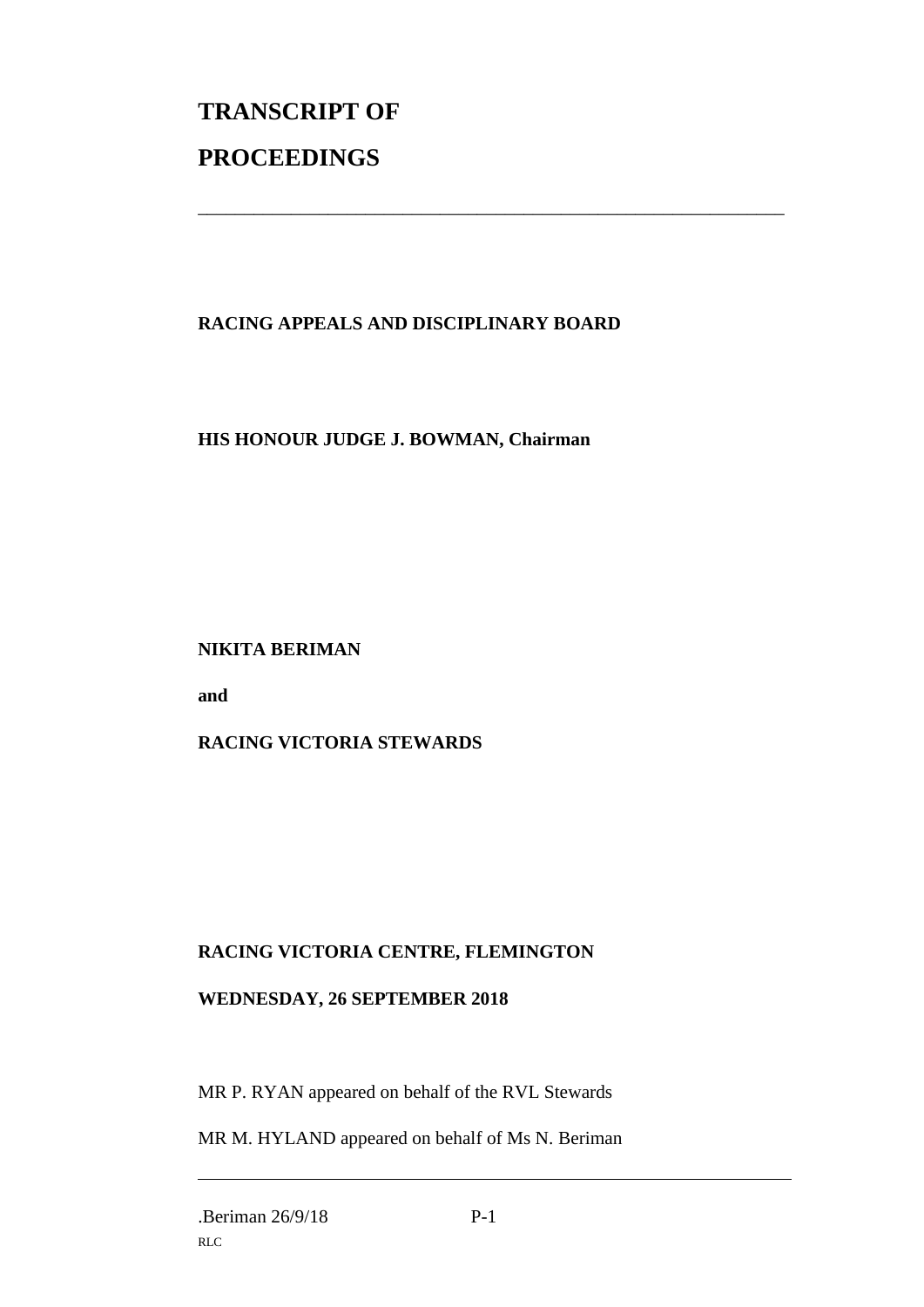CHAIRMAN: Ms Nikita Beriman, you have been charged with careless riding, in that in race 9 over 1450 metres at Tatura on 22 September last, approaching the 400-metre mark and the home turn, you permitted your mount, Powersati, to shift out when not sufficiently clear of Rare Air, ridden by Racha Cuneen, thereby tightening Rare Air onto Rule of Three, ridden by Chelsea MacFarlane. It is alleged that because of this, Rare Air was checked and lost its rightful running. Another horse referred to is Aedesia, ridden by Jason Benbow, which had been ahead of your mount. You pleaded not guilty. The Stewards found the charge proven and suspended you for 12 meetings. You are appealing against both the decision and the severity of the penalty.

I have viewed the video of the race and particularly the relevant part. However, it must be said that the available vision is very limited. There is no head-on vision and obviously no home-turn camera facility. Given that this was a Saturday TAB meeting, the Stewards, the jockeys and all concerned are entitled to expect better vision than that which was available. I hasten to add that this is absolutely no criticism of the Stewards. They can only work in the facilities that are made available to them.

Another thing I would say at the outset is that one thing that is clear and not disputed is that there was very noticeable interference on what is quite a tight corner to Racha Cuneen's horse. It was under pressure at the time, but it was clearly sandwiched between your horse and Chelsea MacFarlane's horse. At the relevant time you were running or had moved to a position one off the rails, moving around Jason Benbow's mount. Chelsea MacFarlane's mount was on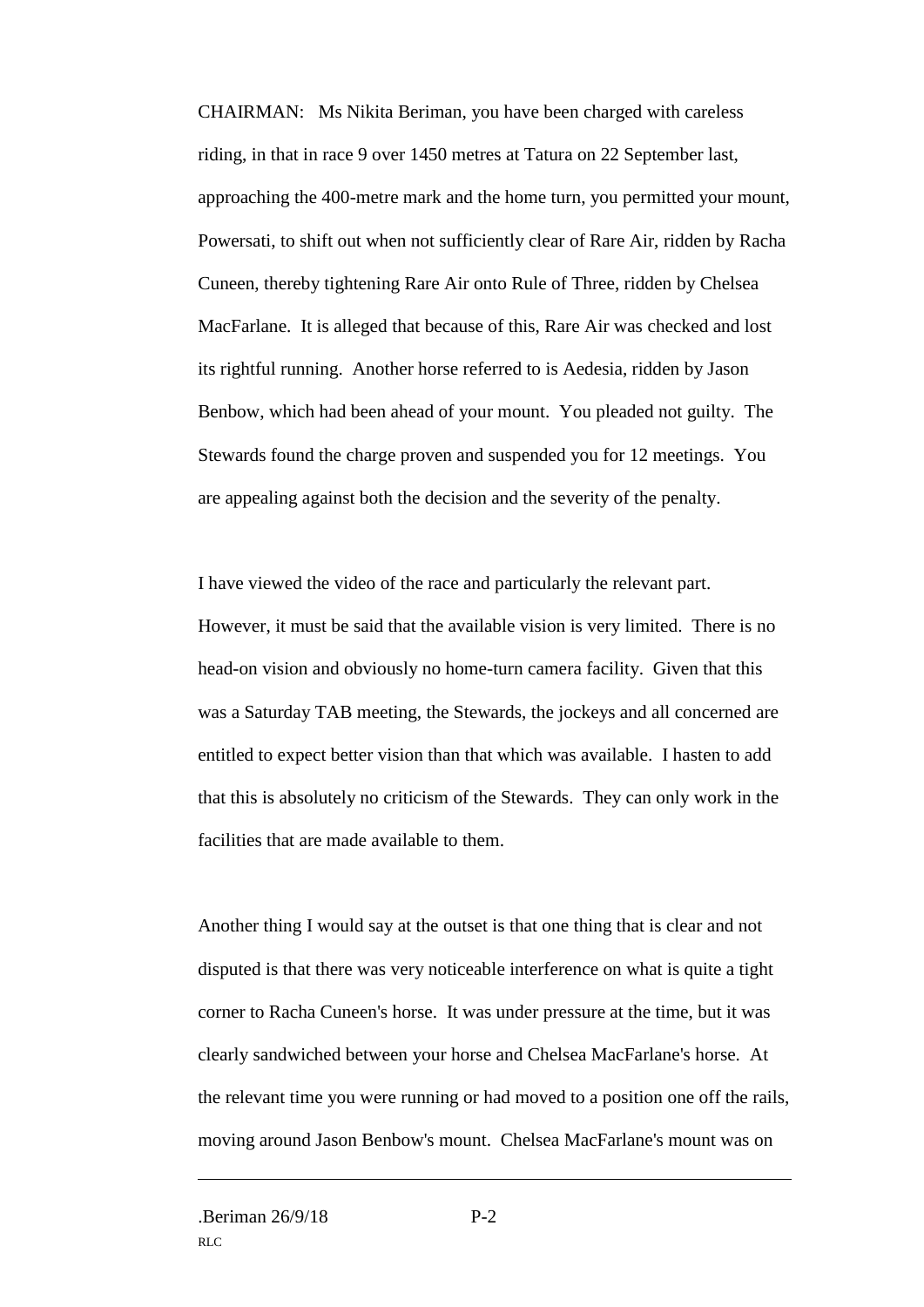the outside of Racha Cuneen's mount and he became the meat in the sandwich between you and Ms MacFarlane.

The interference caused to Racha Cuneen was clearly of sufficient magnitude to be described as being in the mid-range. The case against you has been made out and the penalty imposed is, on the face of it, appropriate for the mid-range.

The real question is what caused the interference. You were certain that there was a run, albeit neat, to the outside of Jason Benbow and inside Racha Cuneen. You say that after you moved into the gap between them, Jason Benbow's mount, when taking the corner, moved a half-horse or so out off its line and forced you onto Racha Cuneen who had Chelsea MacFarlane on his outside.

All we have to work with is markedly inadequate vision and the post-race interviews. Apparently there was no steward in the tower and Jason Benbow was not interviewed. Indeed there were problems with the vision when it was attempted to be shown after the race.

Doing the best that I can with what is available, I cannot be comfortably satisfied that this charge has been made out. The limited vision is certainly far from conclusive. The impression which I got from it is that you had moved off the rails before the interference and that Jason Benbow's horse did not hug the rails as it cornered. All that Racha Cuneen was able to say was that the pressure came from his inside, although Chelsea MacFarlane may have rolled